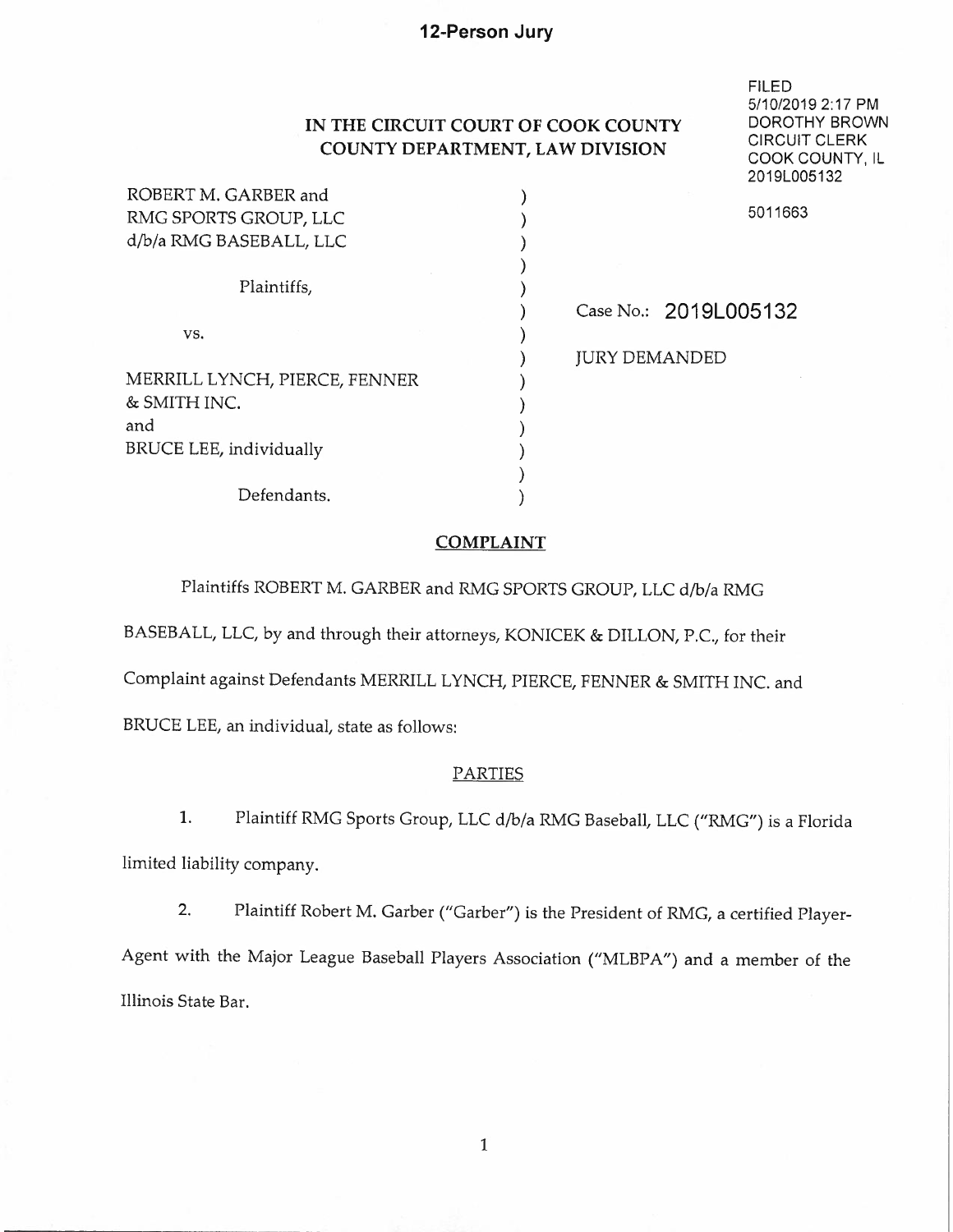3. Defendant Merrill Lynch, Pierce, Fenner & Smith Incorporated ("Merrill Lynch") is a Delaware Corporation with its principle place of business in Charlotte, North Carolina. Merrill Lynch does business and has an office located in Cook County, Illinois.

4. At all relevant times, Defendant Bruce Lee was an Illinois resident working in Cook County, Illinois.

5. At all relevant times, Defendant Bruce Lee was employed by Merrill Lynch to provide financial advising and wealth management services at Merrill Lynch's Chicago office.

#### TURISDICTION AND VENUE

6. This Court has jurisdiction over Defendants pursuant to 735 ILCS 5/2-209. 1

7. Venue is proper in this Court pursuant to 735 ILCS 5/2-101(1).<sup>2</sup>

## FACTS COMMON TO ALL COUNTS

## **A. RMG and Garber's Contract with JD Martinez**

8. At the end of the 2017 Major League Baseball ("MLB") season, star outfielder JD Martinez was one of the premier baseball players set to become a free agent during the impending offseason.

9. Throughout 2017, Plaintiffs Garber and RMG provided agent representation for Martinez, just as Plaintiffs had provided to Martinez since 2010.

10. In October 2017, Martinez and Plaintiffs were contractually bound by a Representation Agreement for one (1) year that Martinez signed on April 13, 2017.

<sup>&</sup>lt;sup>1</sup> Defendants actions submitted them to this court's jurisdiction under 2-209(a)(1)-(3). This Court is also allowed to exercise jurisdiction against Defendants via 2-209(b)(4).

<sup>&</sup>lt;sup>2</sup> As a foreign corporation authorized to transact business in Illinois, defendant Merrill Lynch is a resident of Cook County, Illinois under 2-102(a).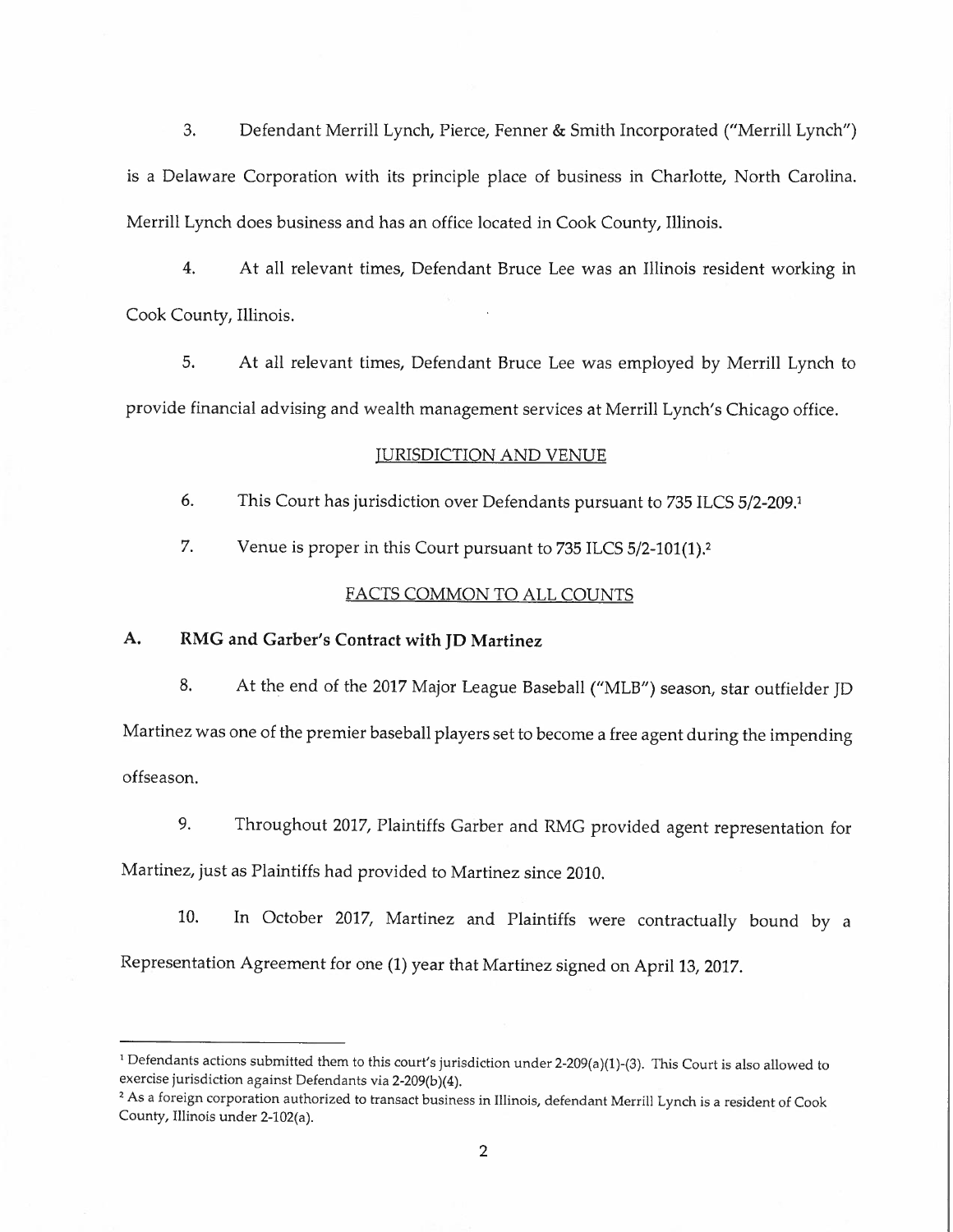11. The 2017 Representation Agreement was for a period of one year, from April 13, 2017 to April 13, 2018, and named RMG as Martinez's "exclusive single representative for all baseball related matters including, but not limited to, contract negotiations... [and] free agency[.]" (Representation Agreement, **EXHIBIT A**, at *III*).

12. Under the 2017 Representation Agreement, Martinez also agreed "to pay RMG, as compensation for contract negotiations, five percent (5%) of the Player's gross baseball related income."  $(Ex. A, at  $\mathbb{I}$  III).$ 

13. Gross income under the 2017 Representation Agreement was defined "as income before payroll deductions, e.g. income tax and social security." (Ex. A, at *IIII)*.

14. Thus, the benefit of the bargain for RMG and Garber under the 2017 Representation Agreement was 5% of the Martinez's 2017 salary, as well as the privilege *to*  negotiate Martinez's free agency contract following the 2017 season, for which RMG and Garber would receive 5% of the amount of Martinez's new contract.

15. During the 2017 season, JD Martinez flourished for the Detroit Tigers and Arizona Diamondbacks, with 45 home runs in less than 120 games played and leading the Major Leagues in slugging percentage.

16. Accordingly, Martinez was projected *to* enter into a contract worth between \$100 million and \$200 million during the 2017 offseason. Under the Representation Agreement, Plaintiffs would benefit from their bargain with Martinez by earning 5% of that new contract's amount through their representative services.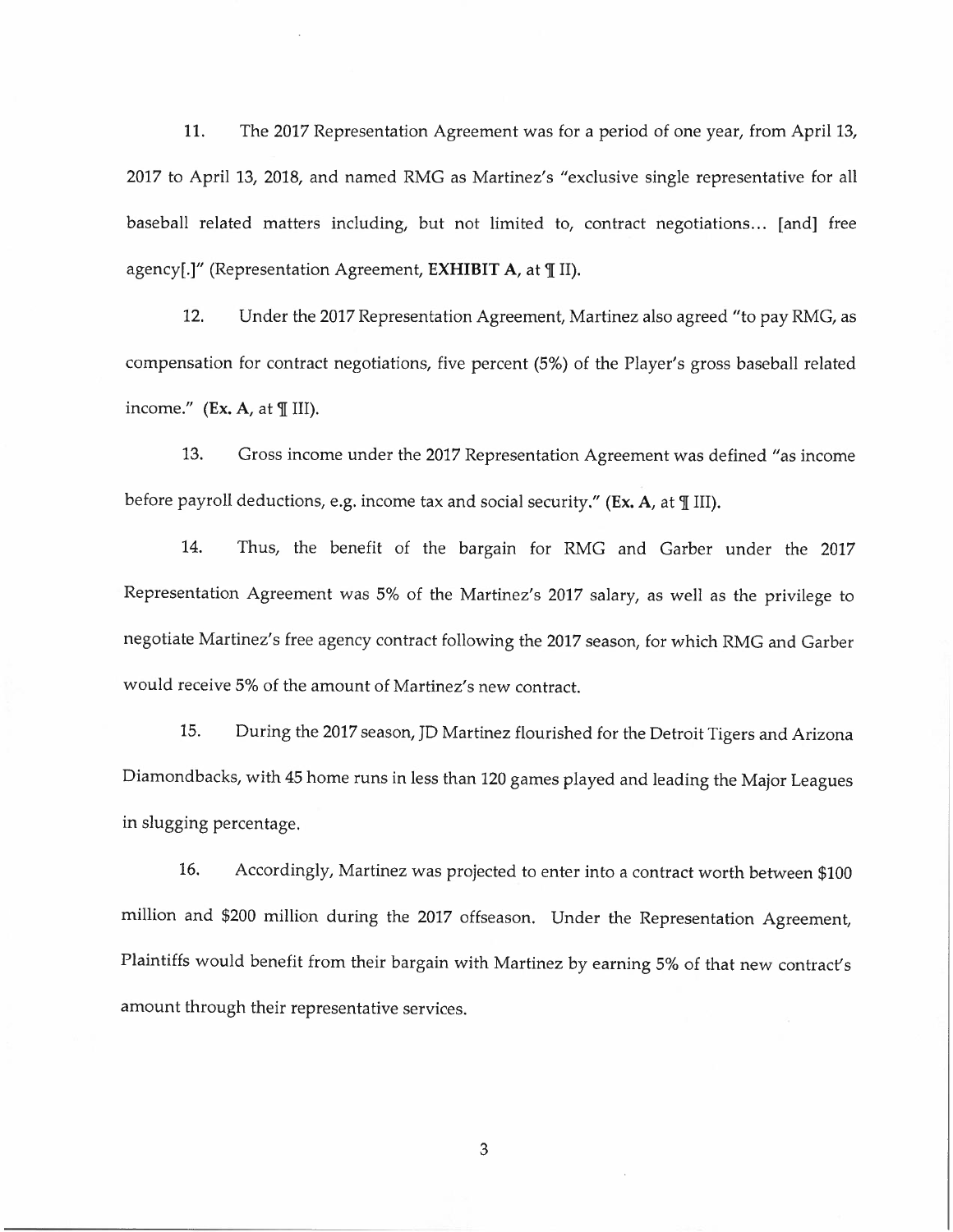## **B. Bruce Lee and Merrill Lynch's Relationship with JD Martinez through Garber**

17. In or around March 2016, Garber introduced Martinez and several other clients to Merrill Lynch employee Bruce Lee. Lee was not only a family friend of Garber, but Garber had also personally invested with Lee. Garber believed Lee was a loyal friend and business man.

18. Garber, believing Lee was loyal, introduced Martinez and other clients to Lee so that they could benefit from Lee and Merrill Lynch's wealth management services and expertise.

19. Lee and Merrill Lynch were subsequently hired by Martinez.

20. At all times relevant, Lee and Merrill Lynch were still providing wealth management services for Martinez and other Plaintiffs' clients.

## **C. Bruce Lee Interferes with the 2017 Representation Agreement**

21. As the 2017 MLB free agency period approached, agent Scott Boras began to make efforts to lure Martinez into breaking his contract with RMG.

23. At the same point in time, Lee learned that Scott Boras was attempting to lure Martinez from RMG.

24. Lee asked his staff to research Scott Boras.

25. Lee learned from his staff's research that Boras represented many professional baseball players who earned over \$100 million.

26. Upon learning of Boras' impressive book of clients, Lee decided to grab an opportunity to get a foothold into the lucrative list of baseball clients represented by Scott Baras by using Martinez as his bait.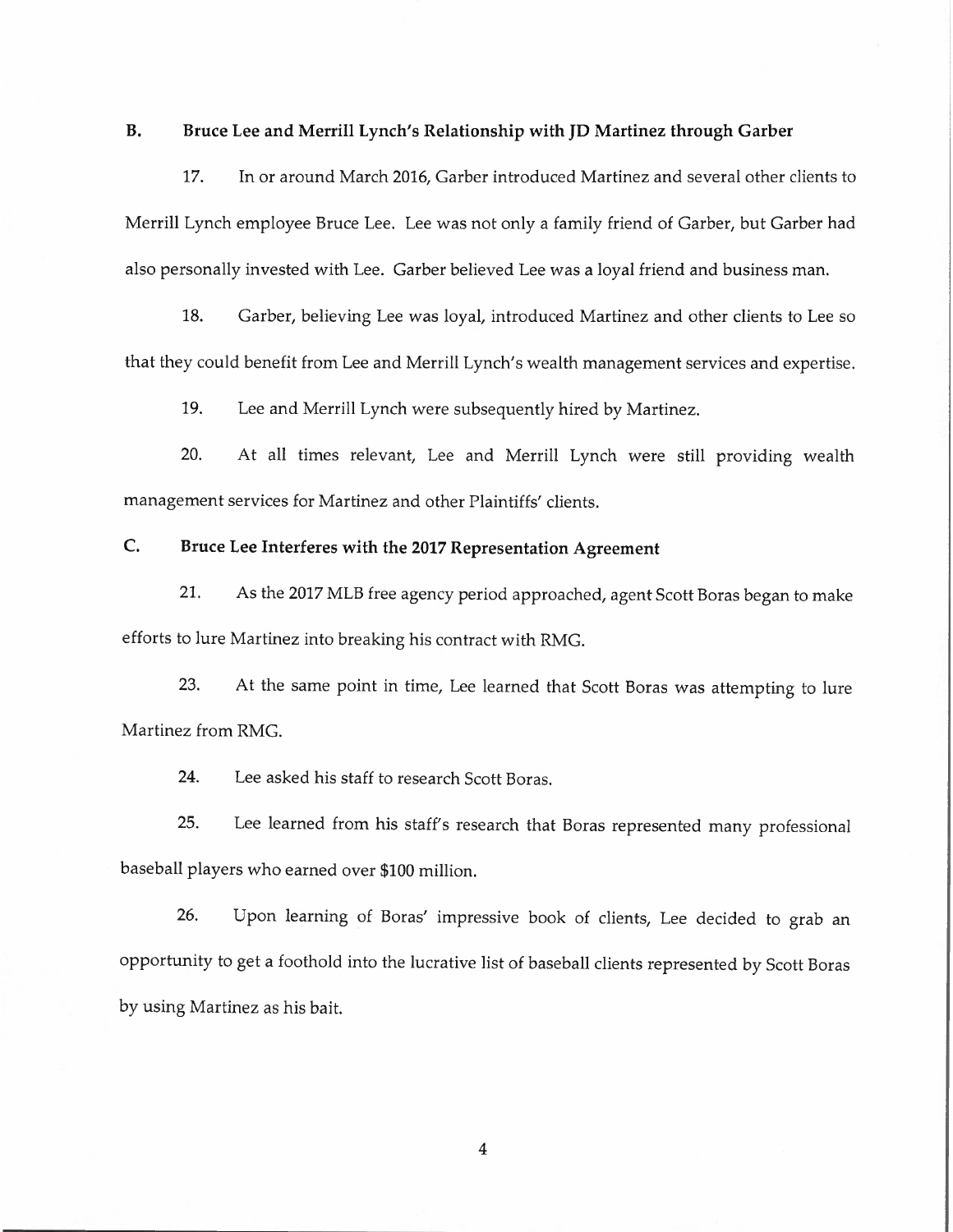26. In order to gain access to Boras' book of clients and thereby obtain a host of new, wealthy clients for himself and his employer, Merrill Lynch, Lee began a secret scheme to influence Martinez to drop RMG and sign with Scott Boras.

27. In late October 2017, mere days before MLB free agency began, Lee had several phone conversations with Martinez.

28. In those phone conversations, Lee told Martinez to terminate his contractual relationship with RMG and Garber, telling Martinez, among other fabrications, that Bob {Garber] is done, Bob {Garber] is a hack and that Bob {Garber] will sell him short.

29. Lee told Martinez that he should sign with Scott Boras instead.

30. When Lee made these statements to Martinez, he knew Martinez would be influenced by his advice and comments, as Martinez trusted Lee.

31. Lee advised Martinez to terminate his contract with RMG and Garber for his and his employer Merrill Lynch's pecuniary gain through potential referrals from Scott Boras and access to Baras' book of clients.

32. Shortly thereafter, on October 31, 2017, Martinez terminated the 2017 Representation Agreement and terminated his relationship with RMG and Garber. Martinez then signed with Scott Boras, and Boras negotiated Martinez's free agent contract during the 2017 offseason.

33. Shortly after Martinez signed with Baras, Lee's plan worked and he secured a meeting with the Boras Corporation in Newport Beach, California in November 2017 to discuss possible referrals for Lee's financial advisor services.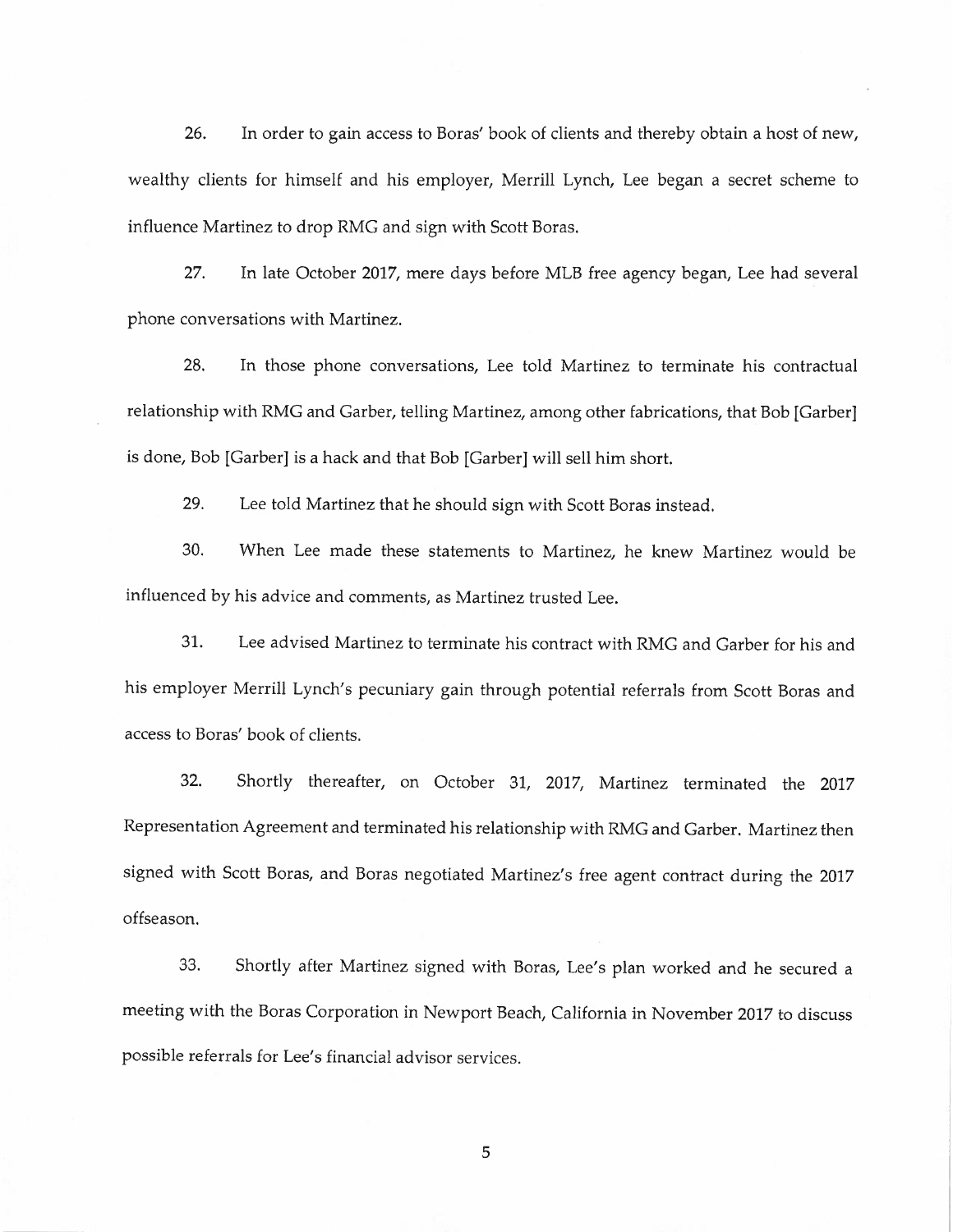34. On or about February 19, 2018, Martinez signed a contract with the Boston Red Sox that will earn him \$110 million total from 2018 through 2022. Rather than receiving 5% of that contract, Plaintiffs received nothing.

#### COUNT I-TORTIOUS INTERFERENCE WITH CONTRACTUAL RELATIONS

35. Plaintiffs incorporate and allege Paragraphs 1 through 34 as though set forth more fully herein.

36. A valid contract existed between Plaintiffs and JD Martinez in October 2017.

37. Plaintiffs had a contractual expectation to represent Martinez in his free agency negotiations and earn 5% of the contract that Martinez earned in free agency.

38. Lee knew that Plaintiffs and Martinez had a contract for Plaintiffs to provide sports agent services to Martinez in exchange for a portion of Martinez's earnings.

39. Lee intentionally and unjustifiably induced Martinez to terminate his contract with Plaintiffs.

40. As a direct and proximate result of Lee's tortious interference, Martinez terminated his contract with Plaintiffs.

41. As a result, RMG and Garber lost significant amounts of money and will continue to suffer future economic damages, lost future clients, will continue to suffer damage to their reputation, and lost profits.

WHEREFORE, for all of the foregoing reasons, Plaintiffs RMG SPORTS, INC. and ROBERT M. GARBER request that this Honorable Court enter a judgment in their favor and against Defendants in a compensatory amount to exceed \$50,000, and punitive damages, and for such other and further relief as this Court shall deem just and proper.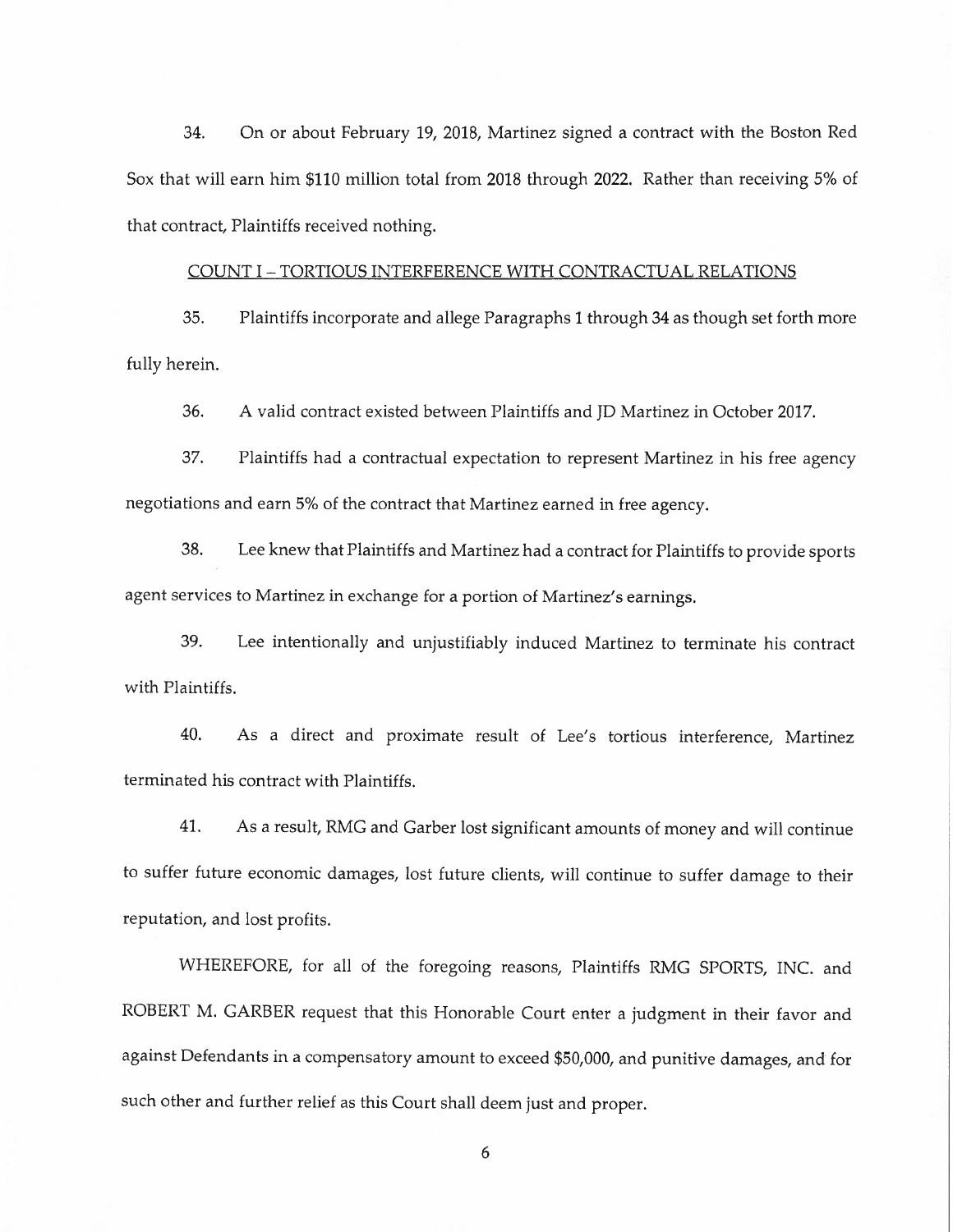## COUNT II-TORTIOUS INTERFERENCE WITH CONTRACTUAL RELATIONS

42. Plaintiffs incorporate and allege Paragraphs 1 through 41 as though set forth more fully herein.

43. A valid contract existed between Plaintiffs and JD Martinez in October 2017.

44. Plaintiffs had a contractual expectation to represent Martinez in his free agency negotiations and earn 5% of the contract that Martinez earned in free agency.

45. Merrill Lynch, through their employees, Lee and his staff, knew that Plaintiffs and Martinez had a contract for Plaintiffs to provide sports agent services to Martinez in exchange for a portion of Martinez's earnings.

46. Merrill Lynch, through its employee, intentionally and unjustifiably induced Martinez to terminate his contract with Plaintiffs.

47. As a direct and proximate result of Merrill Lynch's employee's tortious interference, Martinez terminated his contract with Plaintiffs.

48. As a result, RMG and Garber lost significant amounts of money and will continue to suffer future economic damages, lost future clients, will continue to suffer damage to their reputation, and lost profits.

WHEREFORE, for all of the foregoing reasons, Plaintiffs RMG SPORTS, INC. and ROBERT M. GARBER request that this Honorable Court enter a judgment in their favor and against Defendants in a compensatory amount to exceed \$50,000, and punitive damages, and for such other and further relief as this Court shall deem just and proper.